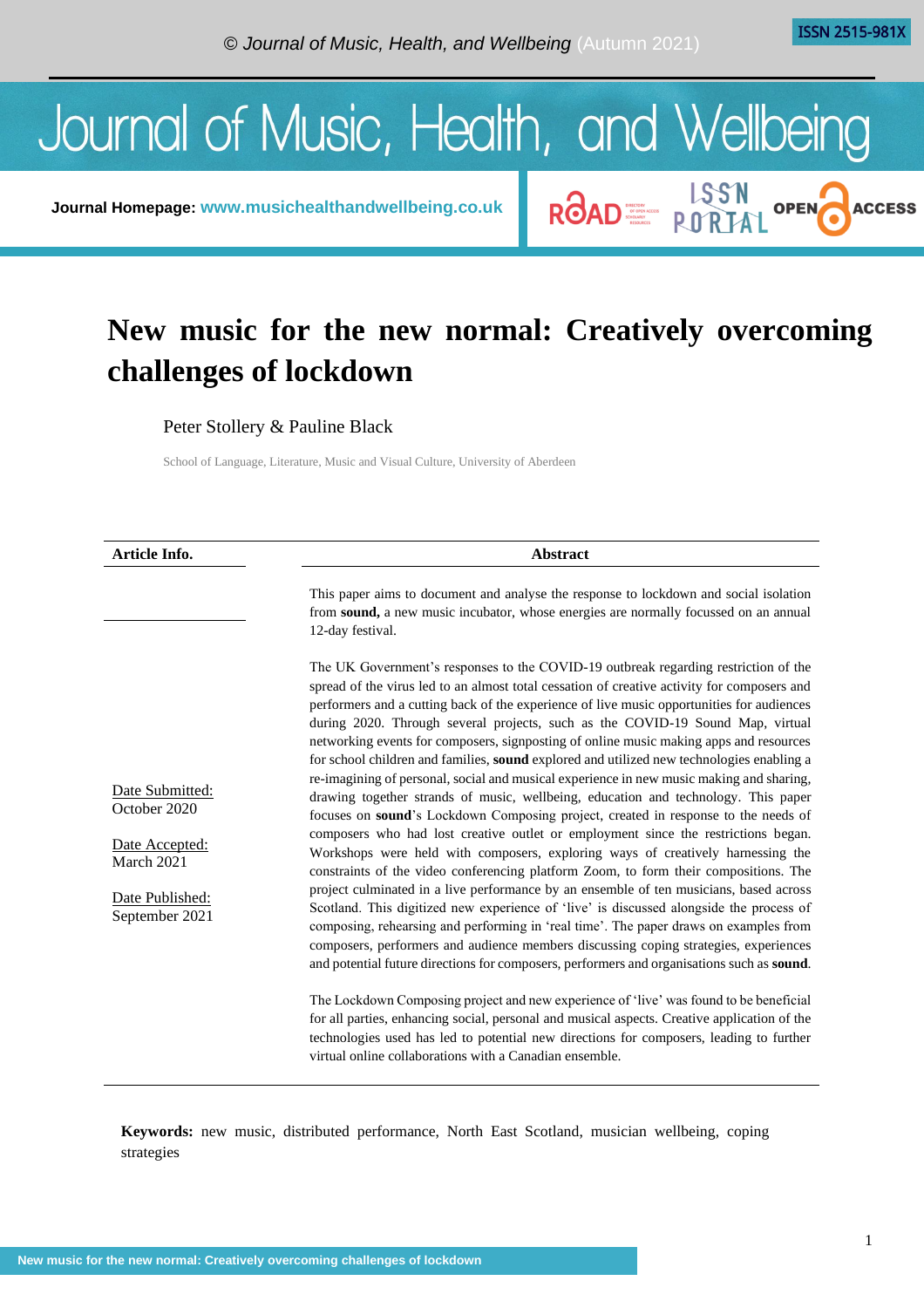### **1. Introduction**

Following the introduction of lockdown<sup>1</sup> restrictions imposed by UK and Scottish Governments in early March 2020 as a result of the COVID-19 pandemic, musicians and music organisations in the UK needed to find new ways of working. This was not only due to the need to provide income to replace what was lost through cancelled bookings, but also to provide much-needed activity to keep minds occupied at a time when the health and wellbeing of musicians was being affected in ways which had not been seen before.

This paper presents the experiences of composers, performers and audience members with respect to their perceived wellbeing and social isolation during lockdown, through the Lockdown Composing project, devised by **sound**<sup>2</sup> , a new music incubator based in North East Scotland. This project culminated in a live performance by an ensemble of ten musicians, based across Scotland. This digitized new experience of 'live' will be discussed alongside the process of composing, rehearsing and performing in 'real time'.

This paper will argue that, although this is a single case study, it may offer insight into the digitally mediated performance strategy employed and the subsequent perceived experiences of the participants. Through focusing on the participants' meaning making from a sociocultural perspective, it may be relevant for composers and music ensembles hoping to engage with the digital environment, as well as being of interest to new music organisations like **sound**.

The study is exploratory and inductive in nature, so no predetermined hypothesis or theory was in place at the outset (Creswell, 2013). In the discussion that follows, audience members in the study are referred to as 'A 1-4' and performers are referred to as 'P 1-3.' As this study is based on self-reports from a small number of participants from one music project, there are clear limitations. However, by using thick description (Geertz, 1973) it is hoped that readers may be able to apply the process of transferability to their own situation (Lincoln and Guba, 2000).

#### 2. **Distributed musical performance**

From the early pioneering work[s] of artists such as Roy Ascott in the 1970s (Ascott, 2003) to more recent initiatives such as the Online Orchestra<sup>3</sup> (Rofe, Geelhoed and Hodson, 2017), interest in telematic performance, that is, synchronous musical performance over networks, has grown in parallel with the quality and bandwidth of domestic internet connections. Issues including latency, geographical distance, network infrastructure, bandwidth and computer processing power all have a contributing factor to the difficulties associated with synchronisation of rhythm when performing over networks (Rofe and Reuben, 2017). Projects such as LOLA<sup>4</sup> (LOLA, 2015) require extremely high up/download speeds of at least 1Gbps<sup>5</sup> whereas a typical Superfast Broadband network in the UK in 2020 would reach around 40Mbps download and 10Mbps upload (Rofe and Reuben, 2017).

Much of the research around latency<sup>6</sup> in performing networks in recent years has been around how it can be reduced, to enable more rhythmic accuracy during distributed musical performance (Chafe, Gurevich, Leslie and Tyan, 2004; Bartlette, Headlam, Bocko and Velikic, 2006; Driessen, Darcie and Pillay, 2011), but one study (Rofe and Geelhoed, 2017) tries to harness the creative aspects of not being

<sup>&</sup>lt;sup>1</sup> The use of the term lockdown in this paper refers to the first UK-wide period of lockdown put in place by UK and Scottish Governments beginning 23 March 2020, and which was gradually lifted at different stages throughout the UK from mid-July that year.

<sup>&</sup>lt;sup>2</sup> [http://www.sound-scotland.co.uk.](http://www.sound-scotland.co.uk/) **Sound** was set up in 2004 as a festival for the performance of new music, but over time, it has developed into a yearlong activity, working with performers, audiences and particularly emerging composers, hence the term 'incubator'

<sup>&</sup>lt;sup>3</sup> <http://onlineorchestra.com/> (accessed 5<sup>th</sup> October 2020)

<sup>&</sup>lt;sup>4</sup> LOLA: LOw LAtency Audio Visual Streaming System.

<sup>5</sup> Gigabits per second.

<sup>&</sup>lt;sup>6</sup> The time delay experienced between the input and the output of a system.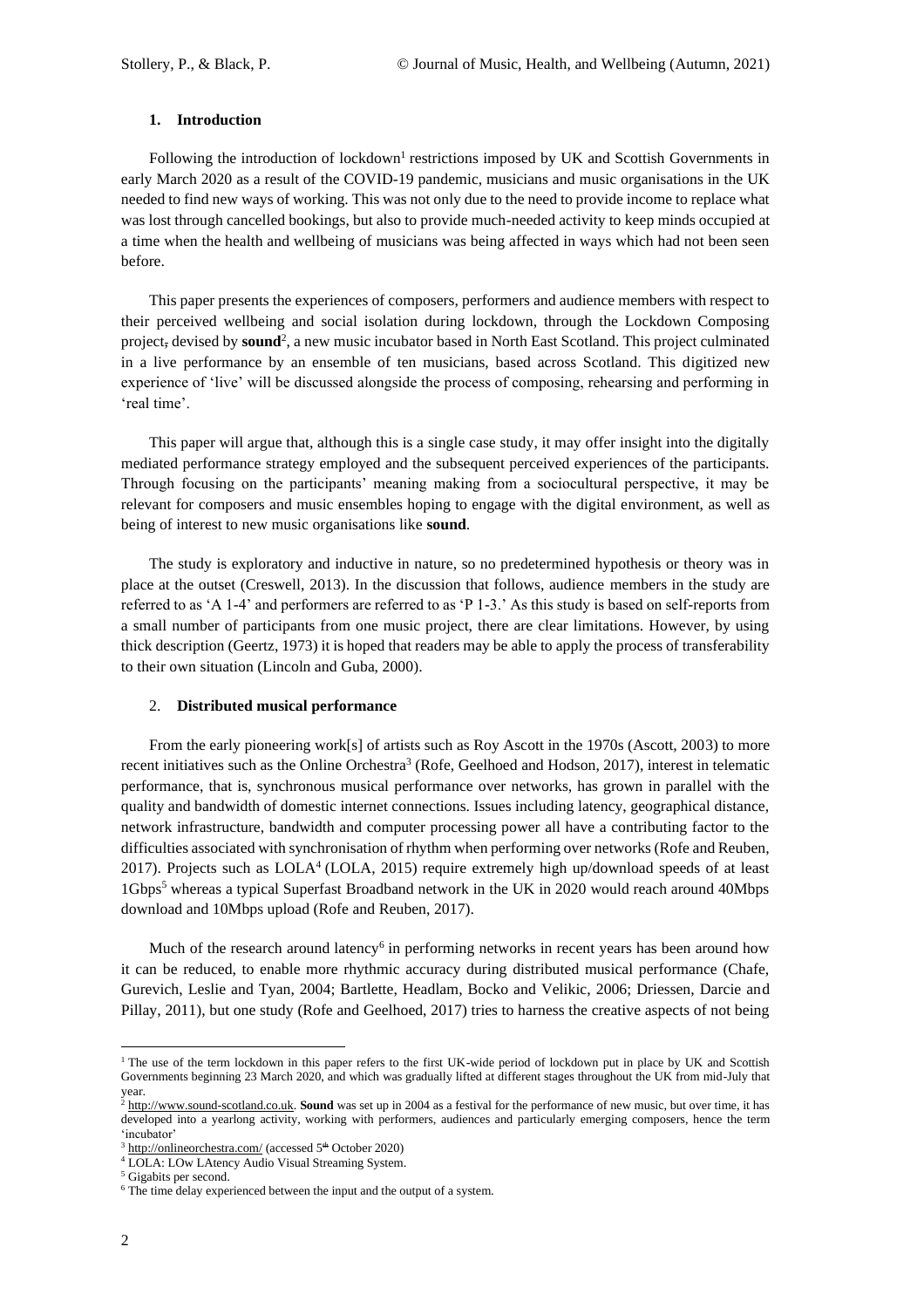able to synchronize during musical performance and details the creation of musical works designed specifically to exploit this constraint in a positive manner.

## **3. Music, Health and Wellbeing**

The World Health Organisation (WHO) defines health as 'a state of complete physical, mental and social well-being and not merely the absence of disease or infirmity' (Fancourt and Finn, 2019: 2). The connection between health, wellbeing and music has been explored in many fields – education, psychology, therapy and social sciences, as well as in clinical and non-clinical settings (Pothoulaki, MacDonald and Flowers, 2013; Hallam, 2010). There are no studies located in the area of new music, technology and wellbeing; therefore this is an area which warrants further research. Engagement in musical participation has been shown to have a positive benefit on wellbeing (Davidson and Krause, 2018) and music can provide positive experiences to promote mental health (Saarikallio and Erkkila, 2007; Vastfjall, Juslin and Hartig, 2012). It must, however, be acknowledged that it may be difficult to define an exact correlation between music, health and wellbeing (MacDonald, Kreutz and Mitchell, 2013).

The health benefits of listening to music have been well documented (Pothoulaki et al.; 2013). In a recent study regarding mental health and how time was spent during the COVID-19 pandemic (Bu, Steptoe, Mak and Fancourt, 2020) listening to music was found to increase life satisfaction, however, so was spending time gardening, reading and doing other such leisure time activities. This paper attempts to explore the perceptions of the participants regarding what it is in particular about the experience of participating in a musical activity that has contributed to their health and wellbeing.

Playing in a music ensemble can result in the development of musical ability as well as a whole range of social, emotional and cultural benefits (Hallam, 2010; Creech and Hallam, 2011; Hewitt and Allan, 2012; Small, 1998). These wider benefits are equally applicable to audience members as well as performers (Pitts, 2005).

Saarikallio (2012) discusses the importance of the psychological aspects of music making from the emotional, mental and social dimensions, whereas Sloboda and Juslin (2010) argue for music's importance, regarding the regulation of emotion and coping strategies. Ruud (1997) also argues that music has the ability to foster a sense of belonging, which is essential for wellbeing. We suggest that the opportunities for online music performance provided by the Lockdown Composing project helped these areas continue to flourish, despite the global pandemic.

The concept of musical identity has been linked to quality of life (Ruud 1997) and self-esteem (Hargreaves, Miell and MacDonald, 2002) and following Ruud (1997) we suggest this may be one of the most fundamental notions to underpin wellbeing. Drawing on the concept of musicking<sup>7</sup> (Small, 1998) we suggest that the Lockdown Composing project supported a feeling of belonging, participation and community for both performer and audience alike at a time when musicians were restricted in regular group musical activities due to social distancing regulations.

## **4. Background to the study**

**Sound** is a new music incubator based in the North East of Scotland. Established in 2004, originally through a partnership between the Department of Music at the University of Aberdeen and Woodend

<sup>7</sup> Activity involving or related to musical performance - for example, performing, listening, rehearsing, or composing.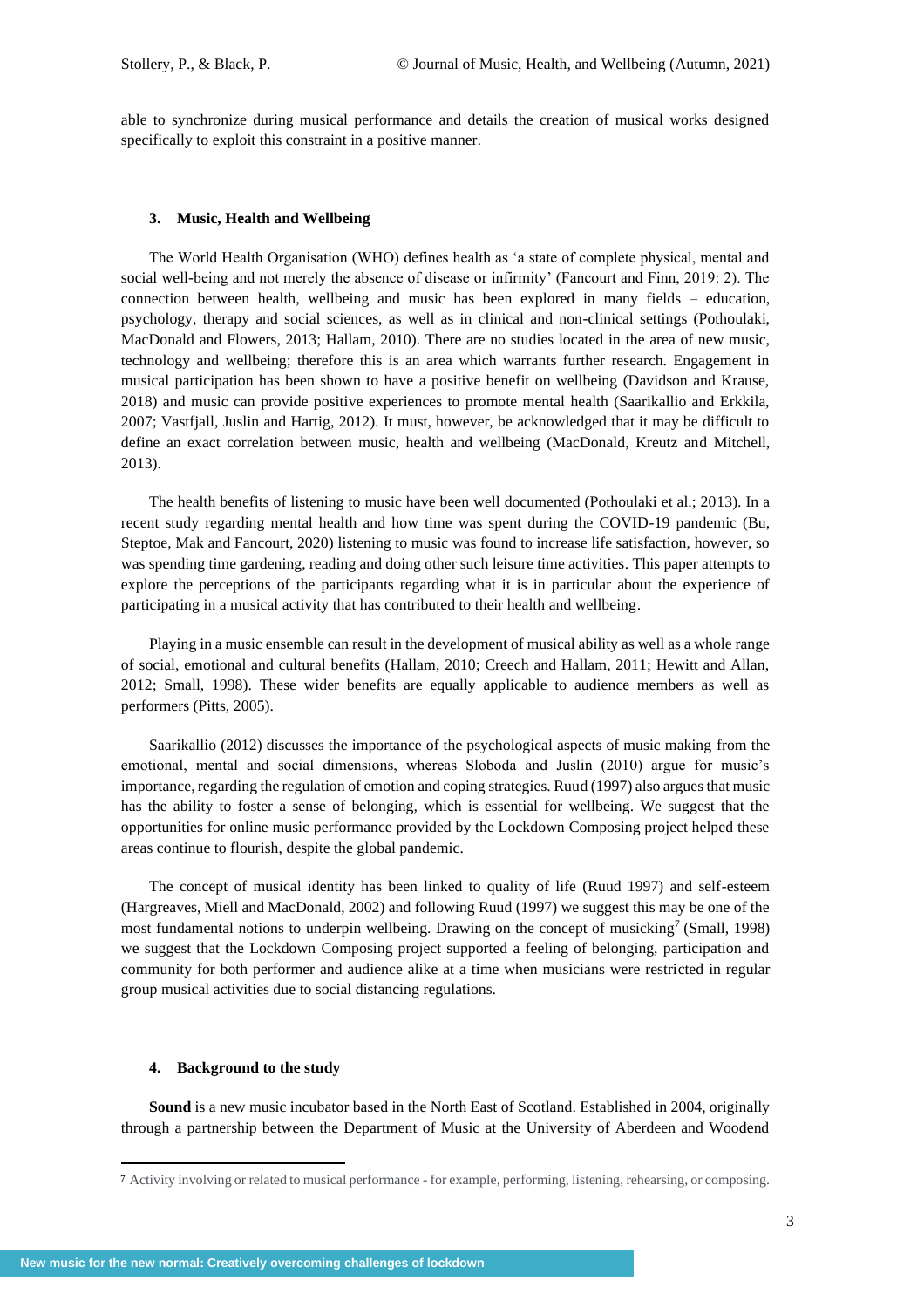Barn in Banchory, Aberdeenshire, it encourages new music creation and discovery. Its main output is the '**sound***festival'* which takes place annually in October, but it also provides year-round activity supporting a wide range of composers, engaging with local communities and providing a variety of participative opportunities. These activities fall under the sub brand of '*surround***sound'** and include community projects for young composers and performers, for those in socio-economically challenged communities and for local players who want to get involved in new music making. During the lockdown, all these activities had to move online and that move to digital space provided the opportunity to create new activities, which had previously not been considered. Face to face methods of communication had to be replaced by digital alternatives such as Zoom and Johnson and Merrick (2020) discuss the importance of using Zoom as a means of connection for wellbeing conversations at this time.

One of the first activities **sound** set up was a fortnightly session called 'Covfefe', where composers could meet up virtually, over a coffee, on the Zoom<sup>8</sup> video conferencing platform, discussing a range of topics, from issues around the effect which lockdown was having on musicians in the sharing of practice. During the first of these meetings, it became clear that many of the participants had lost income and some were struggling to pay rent and even buy food. Immediately after this session, **sound** put out a crowdfunding call to raise money for a Lockdown Composing project, comprising four paid commissions, not only to help these composers financially, but also to provide performing opportunities for players desperately seeking live performing opportunities.

Any Enemy (North East New Music Ensemble), a group of performers also based in North East Scotland was chosen as the ensemble for whom the composers would create new work. The ensemble was formed in March 2018, with support from **sound**, to provide opportunities for local players to perform new music; it has featured at the **sound***festival* each year since then, as well as part of *surround***sound**. Most of the members are instrumental teachers in the area for whom teaching had moved online and who had been denied the experience of playing live with local semi-professional ensembles.

An open call for submissions was put out via the **sound** website and social media, and four composers were selected based on their methods for exploiting the idiosyncrasies of the audio capabilities of Zoom for musical performance and the general constraints of creating music for live online performance. Following a series of interactive rehearsals, where composers and performers were able to experiment with and learn about the audio environment on Zoom, the first online concert was livestreamed and recorded by **sound**: Lockdown Composing Project 1<sup>9</sup> . After a further period in lockdown, due to ongoing restrictions, the decision was made to curate a second online concert: Lockdown Composing Project 2<sup>10</sup>.

At the start of lockdown, a proliferation of pre-recorded orchestral and choral works began to appear on the internet. These pieces required each performer to record their own musical part, synchronized to a click track, which would then be layered and combined with the other recorded parts by a sound engineer. The work is created in real-time but put together outside real-time to create the illusion of a live performance, polished and tidied using all the tools available to the sound engineer.

<sup>8</sup> Prior to the COVID-19 outbreak, **sound** co-workers had used Skype as their normal method for video conferencing. As that platform has limited opportunity to improve audio quality for musical presentation, the team moved to Zoom at the start of lockdown and it became the platform of choice for all activities, including meetings and performances.

Available a[t https://www.youtube.com/watch?v=\\_CMuivVPA3A](https://www.youtube.com/watch?v=_CMuivVPA3A) (Accessed 12<sup>th</sup> March 2021)

<sup>&</sup>lt;sup>10</sup> Available at[: https://www.youtube.com/watch?v=WGJDJUrZLzkandt](https://www.youtube.com/watch?v=WGJDJUrZLzkandt) (Accessed 12<sup>th</sup> March 2021)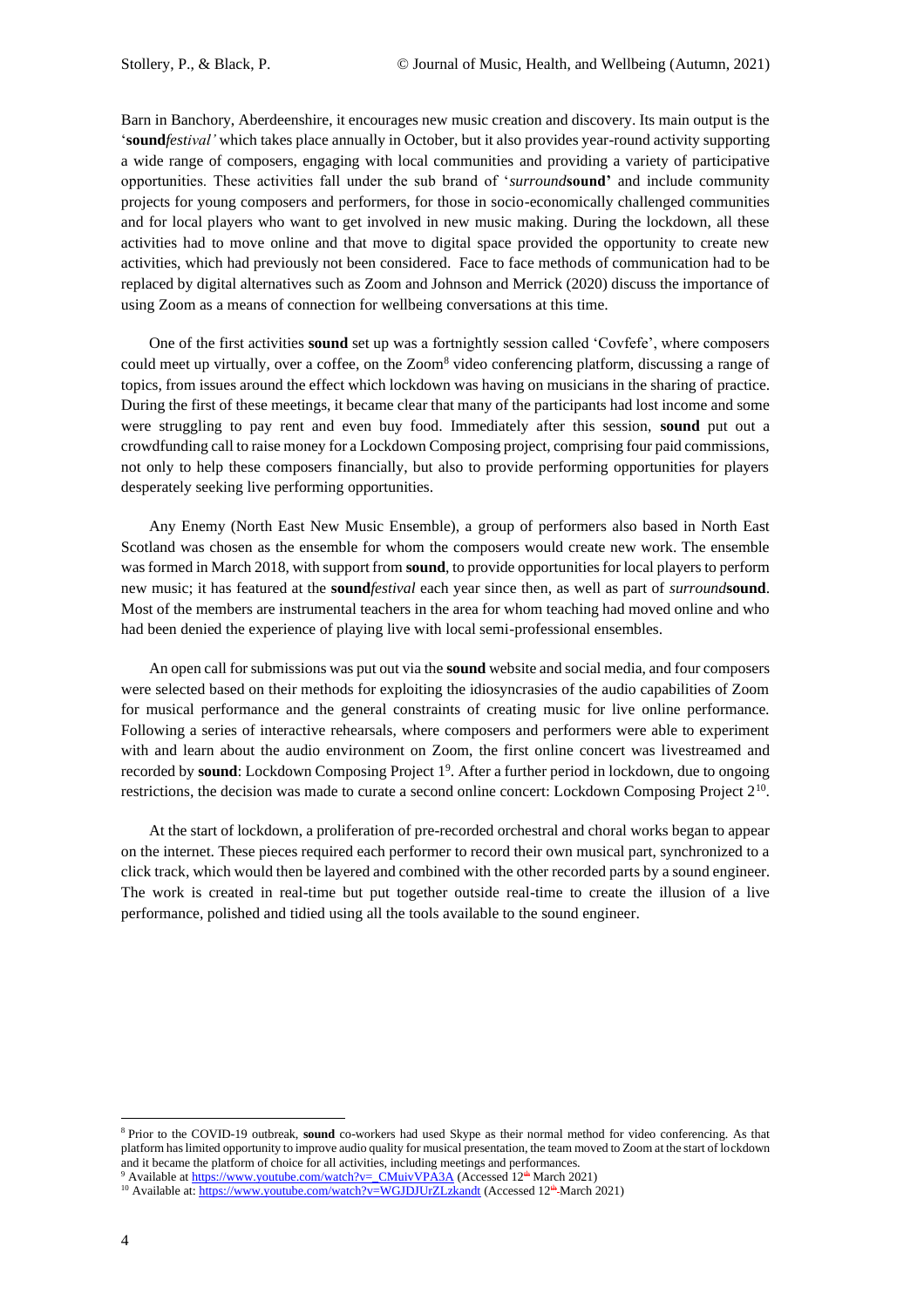**Figure 1**. Screenshot from Lockdown Composing 2 performance on Zoom.



### **5. Lockdown Composing**

With the Lockdown Composing project, the brief for composers was to harness the constraints presented by platforms such as Zoom and actively use them as compositional challenges. These constraints included:

- Latency.
- Variable qualities of network infrastructure and bandwidth amongst players.
- Variable audio production quality amongst players, dependent on quality of microphones.
- The limitation in the number of sounds (3 or 4) able to happen simultaneously, with Zoom being designed for speech and conversation rather than musical performance.

A further constraint was that, as the project was devised during lockdown, only the technology which the players already had in place could be used, as travel to deliver better equipment was not possible.

Because Zoom is optimized for speech and conversation, some of the algorithms in place to support this mitigate against successful orthodox musical performance. Some of these algorithms can be disabled and so players are required to adapt their audio settings<sup>11</sup> as follows:

- Disabling the automatic adjusting of the microphone volume; this allows for a wider dynamic range from the players as the software no longer automatically tries to compress the audio to a uniform level which would be preferable for speech.
- Activating the option for enabling the original microphone sound; selecting 'Turn on Original Sound' in the meeting allows for the sound to bypass the software's echo cancellation and audio-enhancing features and avoid, for example, the cutting out of a long low pitch from an instrument, which the software might construe as background noise.

<sup>&</sup>lt;sup>11</sup> A subsequent release of Zoom (version 5.2.2) in September 2020 provided enhanced audio facilities for musical performance called High Fidelity Music mode.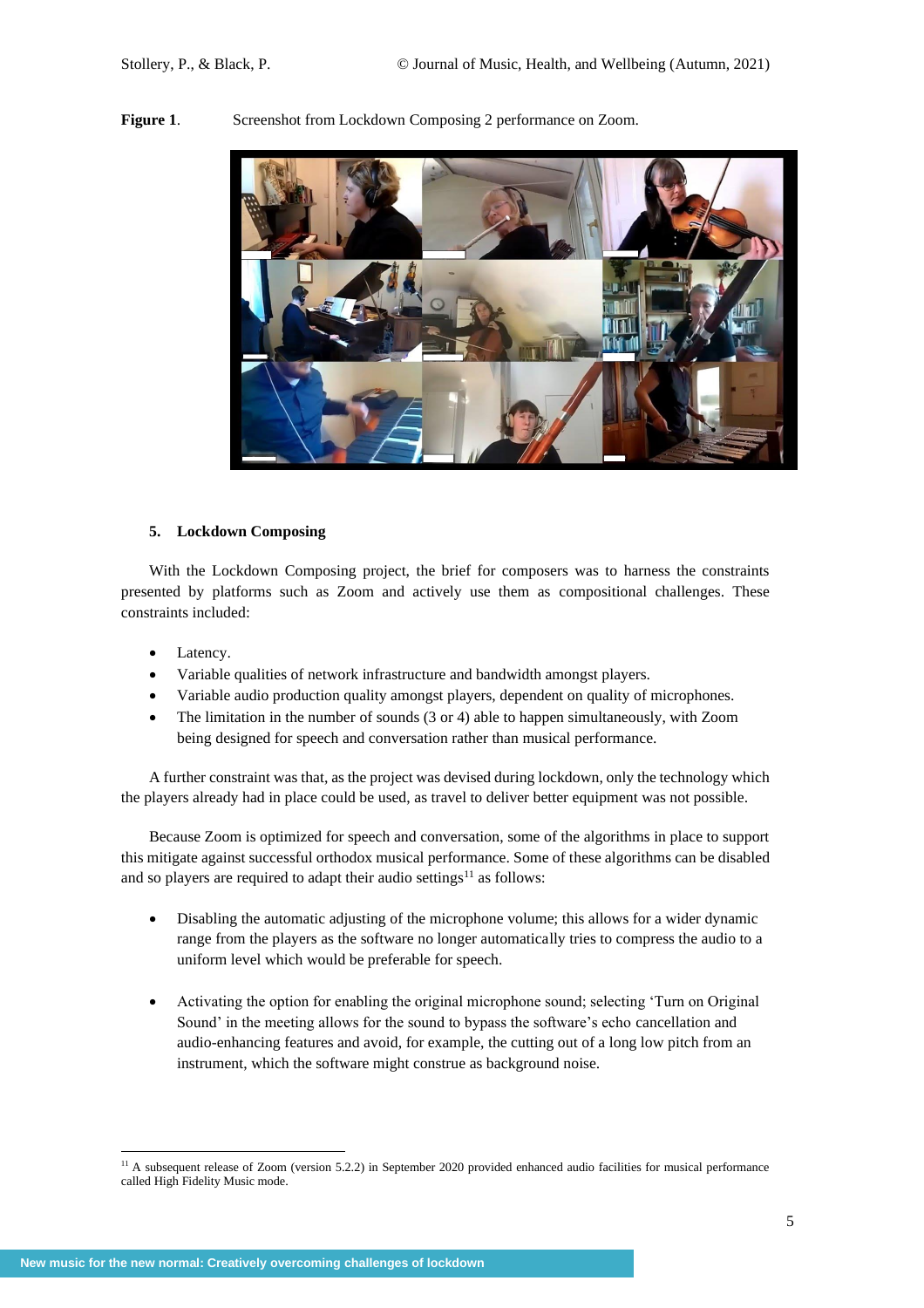**Figure 2** Zoom microphone settings for optimal music performance prior to version 5.2.2 audio upgrade (MacOS view).

| <b>Microphone</b> | <b>Test Mic</b> | Built-in Microphone (Internal Micropho $\circ$ |          |
|-------------------|-----------------|------------------------------------------------|----------|
|                   | Input Level:    |                                                |          |
|                   | Input Volume:   |                                                | $\Box$ ) |
|                   |                 | Automatically adjust microphone volume         |          |

**Figure 3** Zoom advanced audio settings for optimal music performance prior to version 5.2.2 audio upgrade (MacOS view).

 $\vee$  Show in-meeting option to "Enable Original Sound" from microphone

| Audio Processing                         | <b>Restore Defaults</b> |  |
|------------------------------------------|-------------------------|--|
| Suppress Persistent Background Noise (?) | Disable<br>$\checkmark$ |  |
| Suppress Intermittent Background Noise 2 | Disable<br>$\checkmark$ |  |
| <b>Echo Cancellation</b>                 | $\checkmark$<br>Auto    |  |

#### 6. **Research Method**

The research is a descriptive case study (Stake, 1995) and an investigation of lived experience (Van Manen, 1990). Following ethical approval, an online survey, containing quantitative and open-ended qualitative questions was sent to composers and performers with follow up online focus groups conducted using opportunity sampling (Newby, 2010). The focus group interviews took place in September 2020 and lasted 45-50 minutes. As both researchers were members of the ensemble, one as conductor/director and one as a performer, it was important to remain aware of assumptions and personal bias (Lanzoni, 2005) throughout the research process and to remain objective: 'critical self-awareness of their own subjectivity, vested interests, predilections and assumptions and to be conscious of how these might impact on the research process and findings' (Finlay, 2008: 17). This paper reports on the data from the Performer focus group ( $n = 3$ ) and Audience focus group ( $n = 4$ ). None of the participants had tested positive for COVID-19.

As a follow up to the survey data, the participants were given the opportunity to respond to broad semi-structured interview questions concerning:

- Their feelings at the start of lockdown in relation to being a musician.
- Their feelings and perceptions as they began the Lockdown Composing project.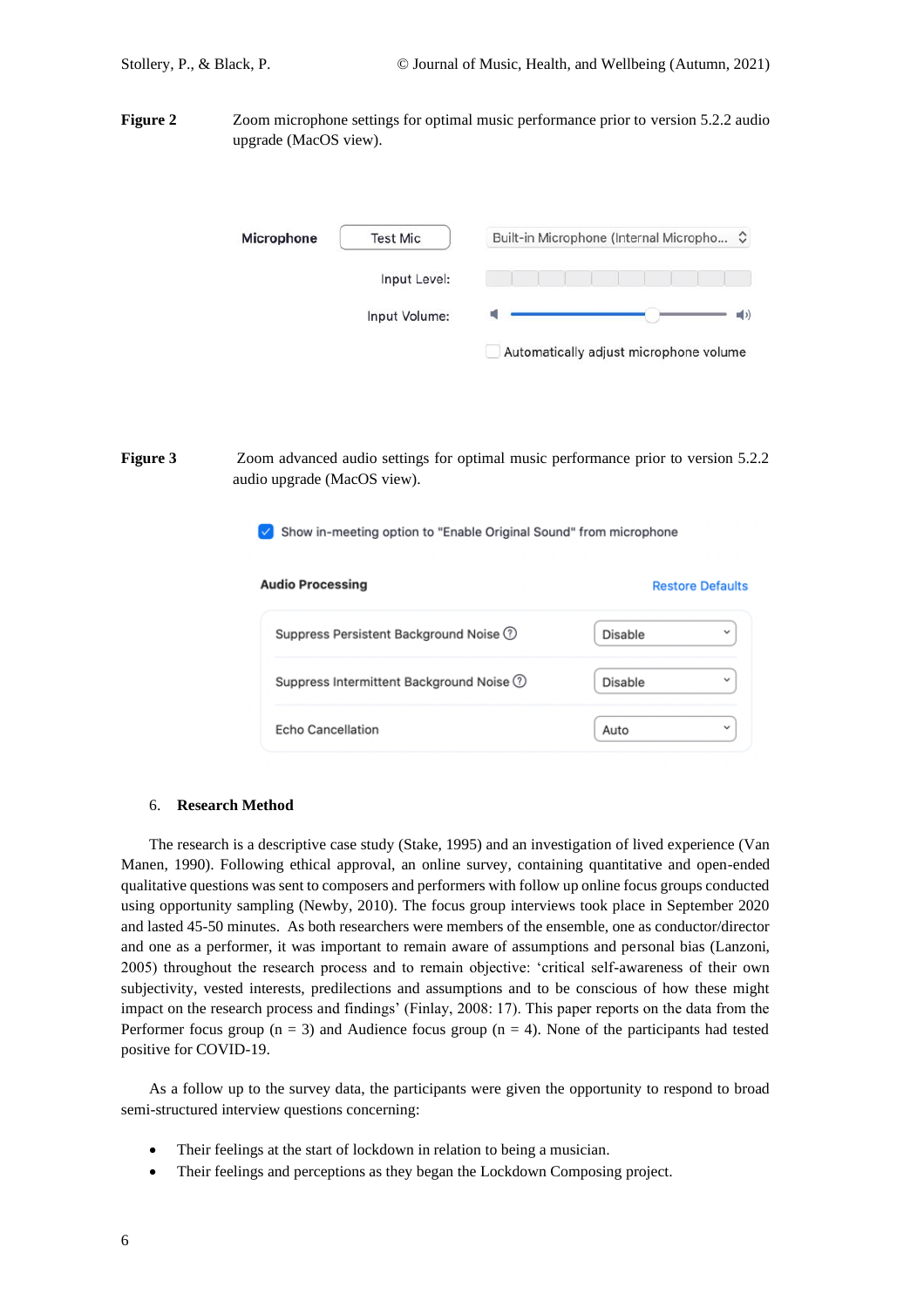• Their feelings and perceptions with reference to taking part in the online performances.

Participants were also able to comment on anything they felt was worth adding to the discussion around their health and wellbeing in relation to the Lockdown Composing project. A number of prompt questions were available as a resource to guide the conversations. The focus group interviews were facilitated and recorded via Zoom and then transcribed fully afterwards.

All qualitative responses were subject to in depth reflexive thematic analysis, based on Braun and Clarke's six stage process (2006, 2019). Following a period of immersion in the data, the data were coded and developed into themes. The data were revisited until patterns of shared meaning were constructed, with final themes being generated.

# **7. Results and discussion**

Three significant themes were derived from the data analysis which were fundamental to all participants, both performer and audience member alike:

- Initial sense of loss.
- Finding purpose.
- New possibilities in the online environment.

# **7.1 Initial Sense of Loss**

The shared sense of loss at the start of lockdown from both performers and audience members alike was very strong. The impact of the sudden lack of music making opportunities caused worry, uncertainty and feelings of dismay from all participants. Performers commented on the sudden impact of the financial strain caused by a loss of performance opportunities: 'it was financially, really quite frightening' P1. This, in particular, was, and still is, detrimental to the wellbeing of the performers in the study. The social interaction which comes with music making was missed by performers: 'one felt quite isolated musically' P2. This is in line with Saarikallio (2012) who documents the psychological benefits of music making to foster emotional, mental and social bonds and Ruud (1997) who shows that music can enable a feeling of belonging.

P1 went on to describe how they began to question their sense of identity: 'I was also surprised how not having concerts really affected me much more than I thought... I was starting to question what was the point of doing it at all?... I did feel quite pointless actually.' This shows the importance of the social constructionist paradigm, foregrounding the interplay with other musicians, as well as an example of a lowering of self-esteem, or psychological distress (Hargreaves, Miell and MacDonald, 2002).

This sense of loss was felt by audience members too, who missed the emotional involvement with performances: 'Immediately, a feeling of a sense of loss. The...to not have the interaction with live interaction with performers was a great loss' A1. 'Having things just completely cut off physically and emotionally … from your music community A2. Drawing on Small's (1998) definition of musicking it can be noted that audience members discussed that this sense of loss was felt from the entire new music community, not just by the performers, and that this had a great impact on wellbeing:

'To music is to take part, in any capacity, in a musical performance, whether by performing, by listening, by rehearsing or practicing, by providing material for performance (what is called composing), or by dancing. We might at times even extend its meaning to what the person is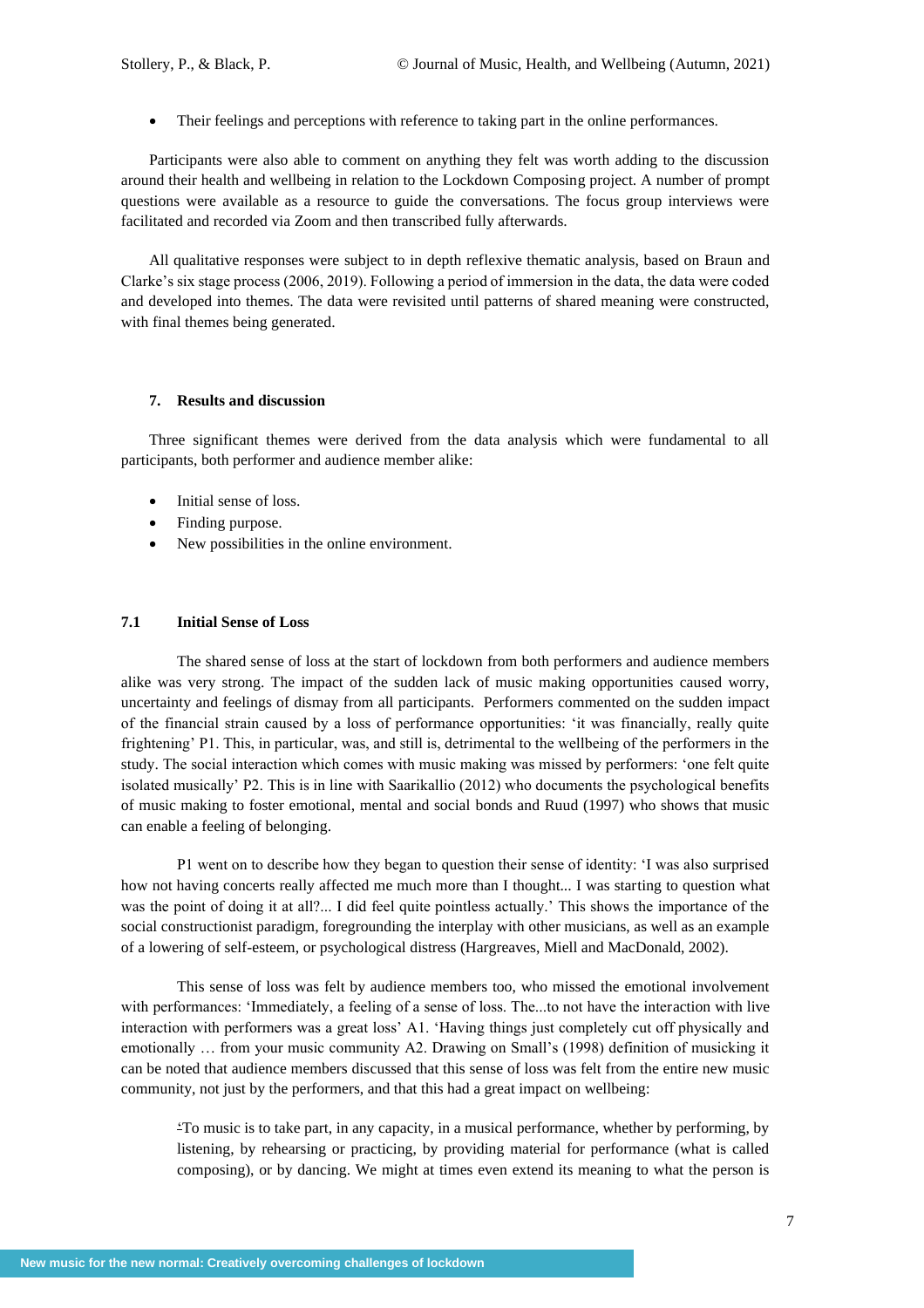doing who takes the tickets at the door or the hefty men who shift the piano and the drums or the roadies who set up the instruments and carry out the sound checks or the cleaners who clean up after everyone else has gone. They, too, are all contributing to the nature of the event that is a musical performance.<sup>2</sup> (Small, 1998: 9)

## **7.2 Finding Purpose**

With the growth of virtual music making opportunities during the pandemic, musicians and audiences have once again been able to share in music performances and concerts across the globe. Technology has facilitated many collaborations and shared ventures which may previously not have taken place. Described by A2 as 'a sense of hope', P2 shared her experience of playing every day to her mother, bringing a sense of connection, which was an activity that she had never done prior to lockdown: 'curiously that that gave me a purpose' P2. A2 described the power of an online music sharing project when working with her students to enhance the sense of community: 'that actually had a huge, a very positive effect' A2. Here the value of a shared social space can be seen to combat the isolation of lockdown, with the power of music used to bring the community together (Hallam, 2010; Creech and Hallam, 2011). The data shows that re-establishing connections, making new connections and building community through music making, in the case of this project, the new music community, were all vital in giving participants back a sense of purpose and to overcome the sense of isolation felt at the start of the lockdown period. P4 described herself as feeling elated and 'high as a kite' after performing a concert, which did a great deal for improving her sense of wellbeing.

As referred to above, a lot of online music activity presented during lockdown has not been interactive and whilst this means that music can take place once more to connect people, A3 discusses here that the experience falls short of the 'live' performance: 'I've listened to a variety of music performances online. It's not the same, it's just not the same as having the direct interaction with participants' A3. There are many virtual collaborations available to watch online now, which has opened up a rich possibility of listening experiences not available before COVID-19. However, participants agreed that satisfaction from these performances, as a listener, was not as emotionally fulfilling as being an audience member at a concert, unless you happened to know someone taking part, which made it more interesting to watch that person. A2 discusses emotions here: 'I had just been sitting... and thinking about how emotional I'd felt about the, you know, the not being able to have direct involvement in the audience participation in music' A2

## **7.3 New possibilities in the online environment**

The **sound** Lockdown Composing project re-imagined the online performance as a live performance for both performers and audience alike, bringing positivity and a sense of purpose. Instead of simply trying to recreate what might normally happen in the online space, something different was created through the digitally mediated performance:

'what filled me with the most immense hope and joy was that it wasn't just about making do or trying to reinvent the space or find the space, but it was on purpose pieces written for this Zoom and for this environment with the limitations and the advantages, on purpose, like really, like, not trying to fit something old into, but actually creating something new, on purpose for this environment.' A2

A2 went on to describe the benefits to creative thinking and intellectual engagement that this brought, being an exciting and new way to make and share music online: '...extremely important for hope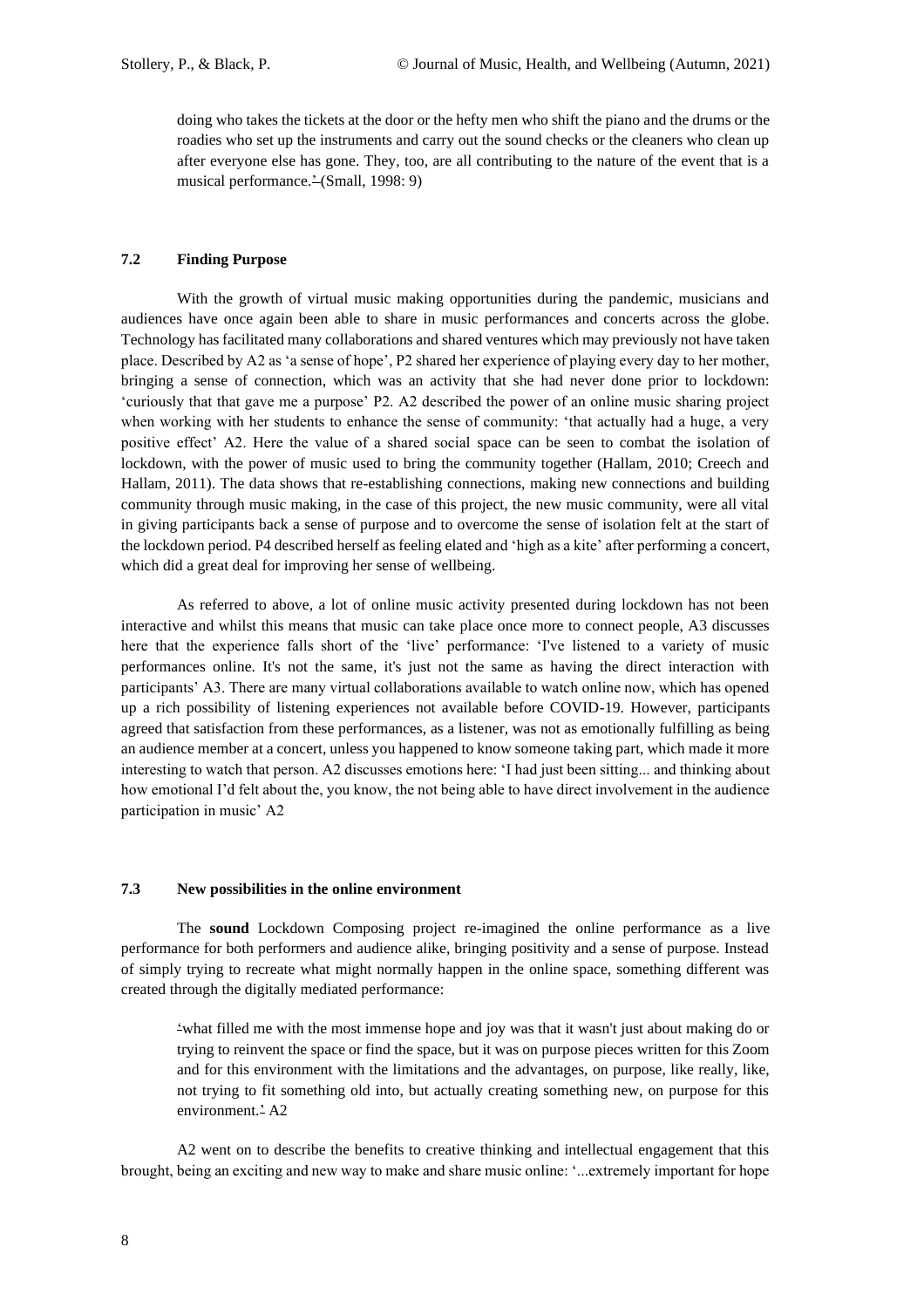and extremely important for your mental health and wellbeing.' A2 This is in line with Ruud (1997) who showed that music can be beneficial to stimulate intellectual curiosity, foster a feeling of social interaction and enrich communication, thus impacting on overall wellbeing.

In one piece, participants (audience and performers) were able to follow a projected score on screen, created in Max/MSP software, which was described as an enhancement of the regular concertgoing experience, that added excitement to the participant:

'how useful and helpful it was to follow the score in the pieces last Sunday, and that was very exciting. It took me about 5 minutes to work out how to read it, but that was exciting in itself...and I was actually thinking where there is material that can could potentially enhance the experience of listening, it would be great to have it.<sup>2</sup> A1

Participants valued being able to see the performers onscreen and being able to look up the list of attendees. Although they did miss the in-person conversations which would normally take place at a concert, having an inbuilt question and answer session, utilising the chat function on Zoom was seen as a real positive to encourage communication and socialising between people who might not have socialized previously. It did also open up the possibility of connecting with a much larger community; this has led to a future online collaboration between Any Enemy and the Brandon University New Music Ensemble from Manitoba, Canada<sup>12</sup>.

One audience member reflected that, because of attending and interacting in these Lockdown Composing project concerts, the listening experience might, as a result, be different when returning to the concert hall: 'I think I suspect our listening skills will be enhanced as we will be almost hypersensitised to hearing music live. Maybe we will listen with fresh ears. Who knows, I hope' A1

From the performers' perspective, P4 discussed the positive benefits to her wellbeing of making music with others once more to combat isolation: 'That gave me great fun and a way of actually socializing and being amongst you' P4. This again evidences Saarikallio's (2013) discussion on the importance of the psychological aspects of music making – in particular here the social dimension, with its impact on the emotional and mental wellbeing aspects. However, there were some aspects which were initially challenging for the performers to deal with: 'There were so many variables that were terrifying. You know that we don't usually have to deal with when you're in a normal concert like the internet issues, headphones, cables, lights from music stands and no conductor and just the securities of cues and other people breathing with other people, in that you couldn't rely on anything really. So, it felt totally terrifying' P1. It can be seen here that the start of the Lockdown Composing project was not without some initial strain on some performers, however this seemed quickly overcome,[:]

'…but it was actually really nice to be in that mindset of being in on stage, performing 'cause I felt like I totally went into the same kind of shape, the same sort of headspace that I would do for a performance, even though this situation was just completely foreign and. And actually it was just really nice. It's like an old friend. It was like coming back to a really familiar situation that even though it was scary, it was just really wonderful to be back in that sensation actually, which is interesting. 'cause it made me realize it was all in my head.' P1

Feelings of relief and feeling back to some sense of 'normality' as a performer can also be noted here: 'at the end of it I suddenly thought, yeah, this is. This is all right. This is real.' P4.

<sup>&</sup>lt;sup>12</sup> This took place on January 30<sup>th</sup> 30 January 2021 as part of **sound** *festival*.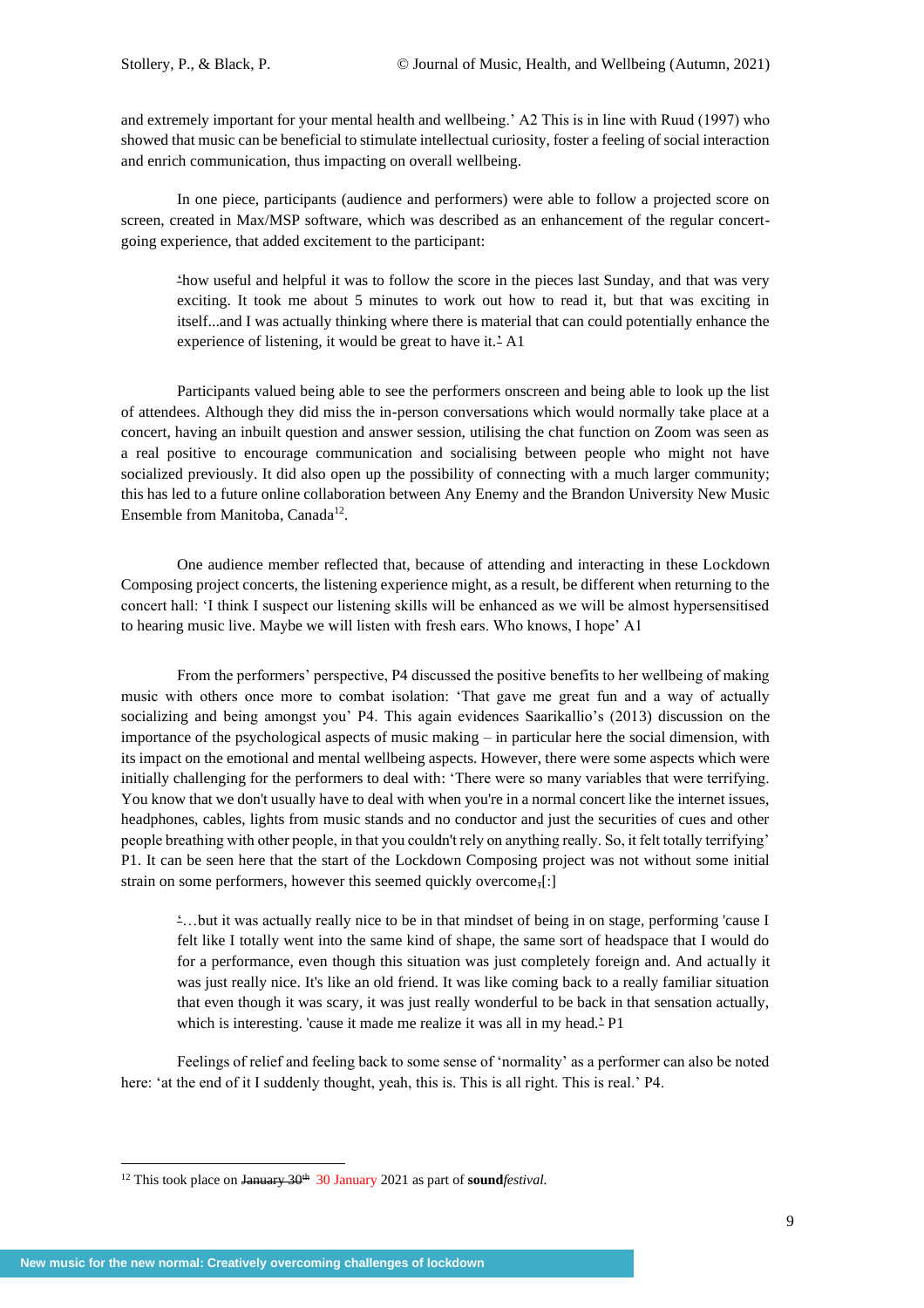The post-concert experience was a major part of discussions for both audience members and performers alike. A3 enjoyed watching the concert with her partner saying 'it was really nice to be able to have a conversation about a musical performance that we had just both listened to' helping them feel that sense of normality, as they were regular concert goers. All participants regarded the post-concert conversations and the concept of just 'hanging out' with friends following the performance (again the social aspect) as being vital to their wellbeing, valuing the musical participation (Pitts, 2005). The Lockdown Composing project had to re-imagine the post-concert experience and a Zoom room was created for performers to socialize virtually following the second concert. This is in line with Johnson and Merrick (2020) who used virtual chatrooms to promote wellbeing within their student population. One participant also started a thread on Facebook following the concert with a photograph:

…as this was my stage today and I suppose I'm quite proud of the fact that I've actually done a concert which at that time I think pretty much nobody was really doing live concerts. I think I was yeah, feeling really proud of us all really. A sense of relief as well. P1

**Figure 4** P1's performance area following the Lockdown Composing project.

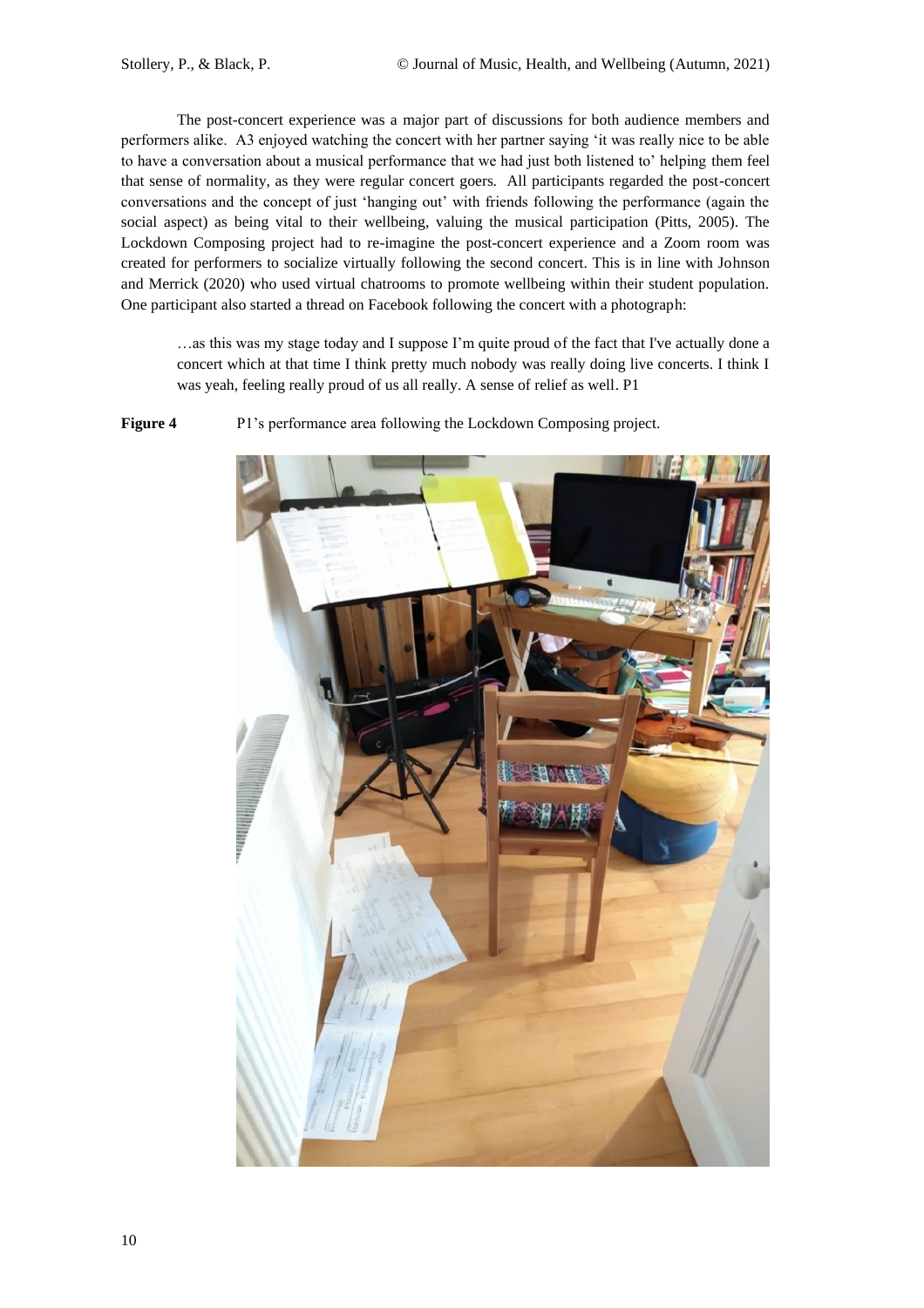Another discussed wanting to text friends to discuss the concert before joining in on the Zoom chat, which could be likened to meeting family members in the audience before then joining a wider circle of friends for post-concert drinks. This shows that the concert conventions were still possible, albeit in the online environment, which helped the performers feel as if they were regaining this other vital part of their lost identities connected to life as a performer.

Rehearsals and experience gave a feeling of confidence, combined with the concept of one of the pieces, aptly named 'Social D[ist]ancing' which included improvising around feelings found during lockdown, as well as having to keep distant from other players, described by P4 as 'think of social distancing and the awkward dancing that we all have to do...it sort of all came together in my head.'

P4 discussed the positive benefits of improvisation in the online environment, which had previously been a stumbling block for some of the members of Any Enemy and had caused a degree of psychological distress. For the classically trained musician, the thought of improvising can be an anxietyinducing experience (Wright and Kanellopolous, 2010). P4 stressed that 'the other thing that really excited me was the way that in that piece we could actually give free reign to the freedom that we've never believed in before to improvise.' P4

Interestingly, P1 also discussed a newfound freedom linked to working in an online environment – the fact that it is sometimes difficult to hear or be heard. This seemed to enable a sense of confidence and is in contrast to what might be referred to as a 'normal' playing environment: 'maybe in terms of, sort of, a classical music kind of upbringing your whole time, you have such high standards of perfection and tone and quality and intonation', whereas P1 clearly felt that since Zoom controlled so much of the sonic qualities, 'chances are it's going to be a pretty rubbish violin on Zoom anyway (laughs)', something which could allow her to focus on other aspects of performance. It may be that it is easier to take a risk with improvisation in an online environment as the need to concentrate on perfection and replicating music accurately cannot easily be achieved there.

P4 discussed that she felt more able to experiment online, due to the different perspective and being able to see people on screen. She felt it was far easier to look at people on a screen and to see, hear and notice what they were playing, compared to them all sitting in the same room. 'You could look and see what people were doing and you could also hear and see what they were doing. The feeling that we could actually see. You know, in particular when I could see the keyboards and see what was happening and think, oh yes, there's no reason why we can't do that, you know?'

P4 went on to say that she was used to 'doing all my concentration with my ears 'cause my eyes are always occupied with the box in front of you.' Like many video conferencing platforms, the Zoom platform places participants in 'boxes', however P4 refers here to shifting her focus from having her eyes on her own music stand (the box in front of you), to becoming more aware of what the other members were doing (as she could now watch everyone); this was done by using both her eyes as well as her ears, giving her confidence to develop her improvisation.

Interaction and collaboration are fundamental to the improvising group (Monson, 1996) and this suggests that for some people, learning to improvise in the online environment may be beneficial as this environment may be conducive to develop the listening and interaction skills of an ensemble, by making performers aware of the need for collaboration, such as is found in an improvising ensemble.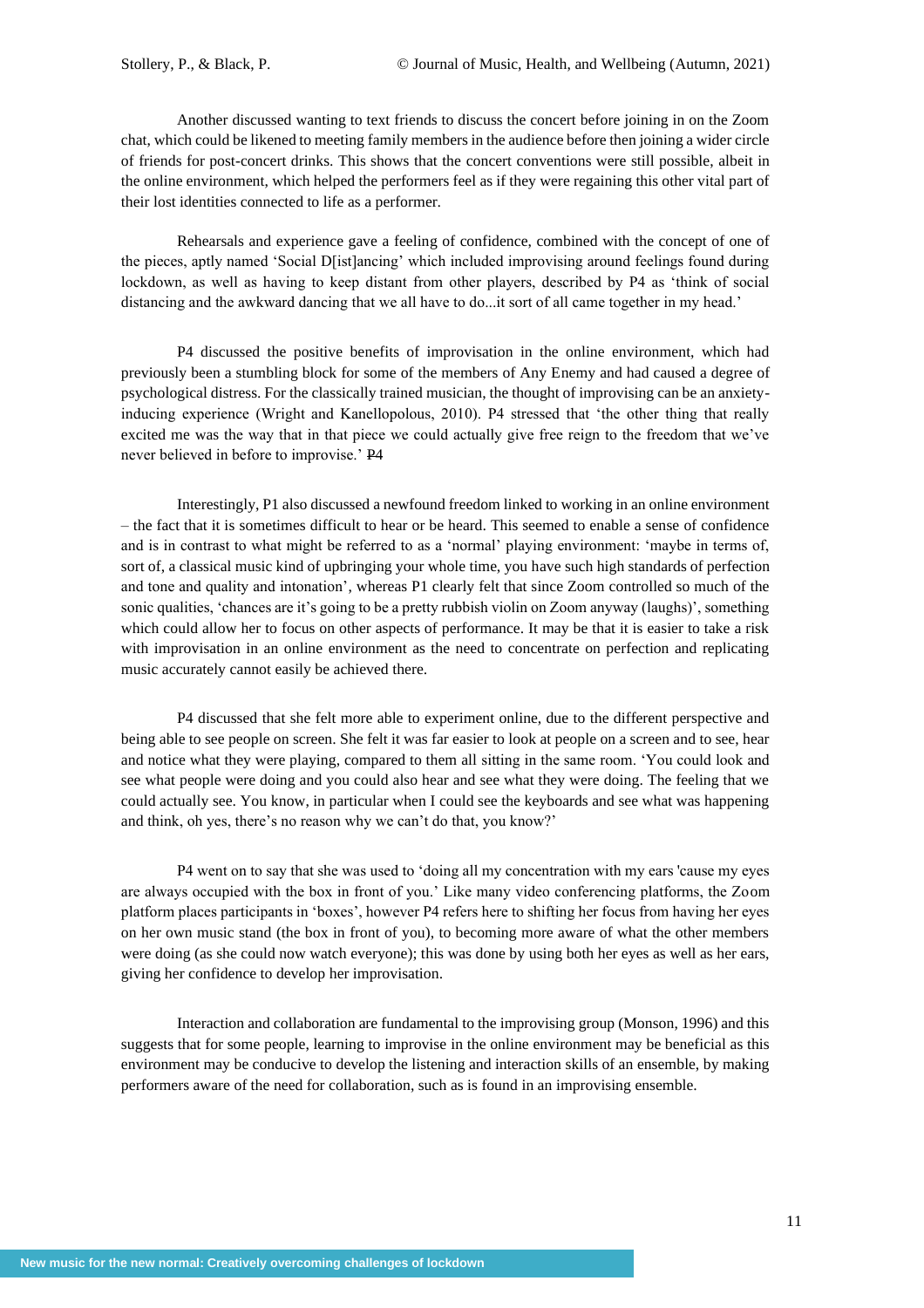#### **8. Discussion and Conclusions**

The findings indicate that the performers and audience members experienced an initial sense of loss at the start of lockdown, which had an impact on them socially and emotionally and that musicians were suffering financially, causing them to worry about an uncertain future, including a loss of identity as a musician. Through participation in the Lockdown Composing project, they re-established a sense of purpose. Through the shared experience of participation in an online, interactive music event, conceptualized through Small's (1998) notion of musicking, both performers and audience members reported positive psychological benefits gained through social, emotional and mental stimulation (Saarikallio, 2012) as a result of participation in the project. All participants perceived the Lockdown Composing project to have a positive impact on their health and wellbeing. This is in line with Weinberg and Joseph's (2017) study which showed that those who actively engaged with music scored higher on their subjective wellbeing scale than those who engaged passively, or not at all. They therefore deduced that active forms of music engagement offer benefits to wellbeing. The participants in this study, through active participation in musical activity, experienced an increase in their wellbeing (Davidson and Krause, 2018).

Forming and developing a sense of musical community and belonging (Ruud, 1997) was essential to the wellbeing of participants in this study. Being part of a community, such as the New Music community appears to be valuable for the promotion of health and wellbeing referring back to Small (1998) and his concept of musicking. The immersive experience and interaction felt as an audience member in a music concert is just as important as the performance experience, '...being a part of an experience and I think that really does something for your mental health and your wellness.' A2 It could be argued that gathering together in any social context or activity would be beneficial for health and wellbeing and that it is difficult to make a correlation between music, health and wellbeing (MacDonald, Kreutz and Mitchell, 2012) so why music and why this project in particular?

P1 describes the special contribution that music makes in her life and how the Lockdown Composing project has contributed to her wellbeing: 'I think it's made me realize how much of a big deal it is in my life to make music with other people. And how even just to be in a space where you hear that sound shared and how your contribution affects a group...that it's just always well for so long has been part of my life and to be without it, I feel like I've got an arm or a leg missing. This has really helped a lot.'

Audience members discussed this provocation and felt that the difference between another social experience and a musical one such as this is the emotional connection to the musical experience and the connection with the performers:

'So, when you listen to music live, even live streaming, you are connecting with people, so you're feeling like you're being lifted out of the isolation, more than just watching, observing a show...and I think that everything about watching a live concert and seeing the faces and the music being produced, like, you know, on the instruments … I think that has a huge impact on your emotions, but also for your health, like you feel connected for that moment with the musicians, you remember the experience of being in a concert hall or being in a space together, that community, you feel connected with people which lifts you out of the isolation.' A2

Social interaction and recreating the concert-going experience, although creatively re-imagined for the virtual space, was of utmost importance to all participants. It should be noted that the after-concert space was deemed as important for the participants and as much part of the event itself, so this should be considered when planning future online events.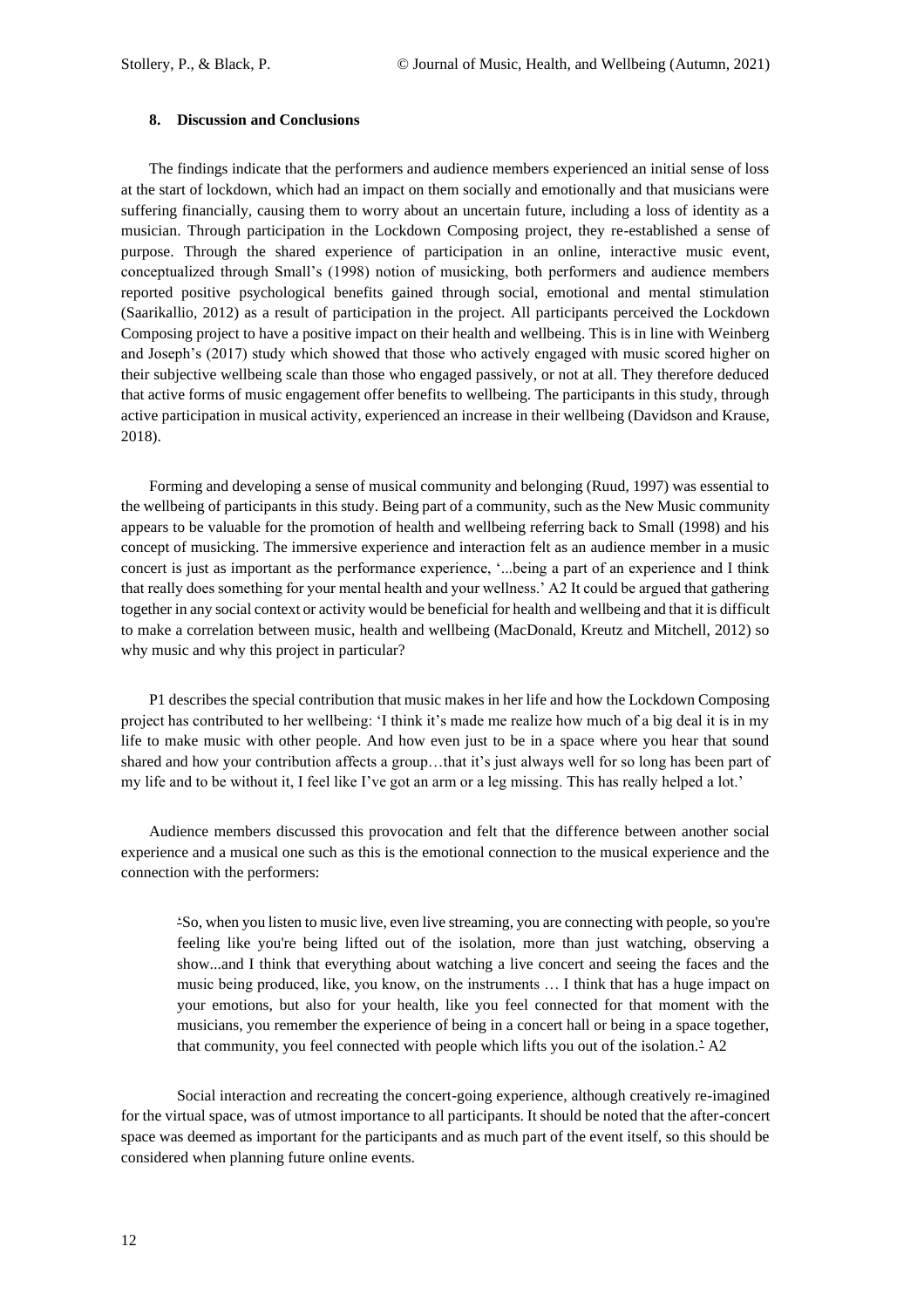A surprise finding from the study was that the online space was considered by some to be an easier environment for finding ways into improvisation. This may be because the performer has to accept a less perfectionist attitude due to Zoom being in control of the sounds generated and it may also be because the visual senses can be enhanced as a performer. This may be worth further exploration for musicians from a western art music background who find improvising anxiety-inducing (Wright and Kanellopolous, 2010).

This study had limitations in that the researchers were also involved in the project as composer/director and performer, however, having this perspective may also be deemed advantageous. It would be beneficial to study an online new music ensemble in a context where the researchers were not part of the study, as well as an online ensemble in a different genre/style.

The Lockdown Composing Project 1 presented an opportunity to four emerging composers, at an incredibly difficult time for self-employed musicians, to create music in an environment where constraints actually became musical parameters to be exploited. At the same time, it gave much needed opportunities for local musicians to play live music, but in new and exciting ways, different from their previous experiences; it also nourished an audience, starved of the interaction and social benefits gained from attending live music events. This project was further developed through Lockdown Composing Project 2, allowing performers, composers and audience to continue to share music making in the digital environment, despite ongoing restrictions of COVID-19. The mental health and wellbeing of all three constituencies was boosted immeasurably.

## **References**

- Ascott, R. 2003. *Telematic Embrace; visionary theories of art, technology and consciousness.* Berkeley: University of California Press.
- Bartlette, C., Headlam, D., Bocko, M., and Velikic, G. 2006. 'Effect of Network Latency on Interactive Musical Performance,' in *Music Perception: An Interdisciplinary Journal,* 24(1), 49-62
- Braun, V. and Clarke, V. 2006. 'Using thematic analysis in psychology' in *Qualitative Research in Psychology*, *3*(2), 77-101.
- Braun, V. and Clarke, V. 2019. 'Reflecting on reflexive thematic analysis' in *Qualitative Research in Sport, Exercise and Health*, *11*(4), 589-597.
- Bu, F., Steptoe, A., Mak, H.W. and Fancourt, D. 2020. 'Time-use and mental health during the COVID 19 pandemic: a panel analysis of 55,204 adults followed across 11 weeks of lockdown in the UK' in *medRxiv*. [available online:  $\langle$ https://www.medrxiv.org/content/10.1101/2020.08.18.20177345v1>] Last accessed: 7 October 2020.
- Chafe, C., Gurevich, M., Leslie, G., and Tyan, S. 2004. 'Effect of time delay on ensemble accuracy' in *Proc. of the 2004 Int. Symp. on Musical Acoustics*. Nara, Japan
- Creech, A. and Hallam, S. (2011) 'Learning a musical instrument: The influence of interpersonal interaction on outcomes for school-aged pupils' in *Psychology of Music*, 39 (1), 102–22.
- Creswell, J.W. 2013. *Qualitative Inquiry and Research Design: Choosing among five approaches*. 3rd ed. Thousand Oaks: SAGE Publications.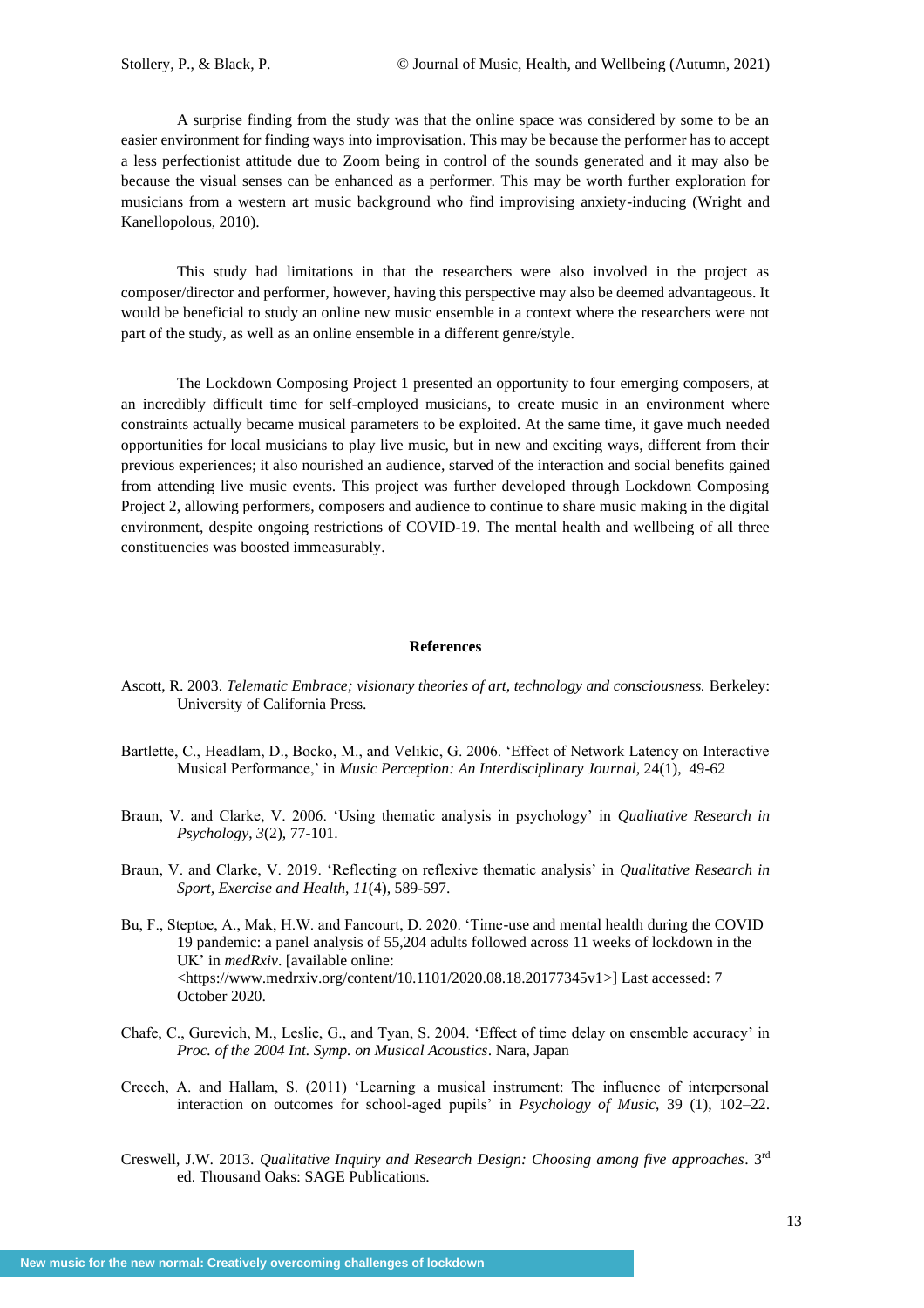- Davidson, J.W. and Krause, A.E. 2018. 'Social and applied psychological explorations of music, health and wellbeing' in *Music, Health and Wellbeing.* Edited by N Sunderland, N. Lewandowski, D. Bendrups and B-L Bartleet , 33-63. London: Palgrave Macmillan.
- Driessen, P., Darcie, T and Pillay, B. 2011. 'The effects of network delay on tempo in musical performance,' in *Computer Music Journal. 35*(1), 76-89.
- Fancourt, D. and Finn, S. 2019. 'Health Evidence Network synthesis report 67. What is the evidence on the role of the arts in improving health and well-being? A scoping review' in *Health Evidence Network synthesis report 67.* World Health Organization.
- Finlay, L. 2008. 'A dance between the reduction and reflexivity: Explicating the 'phenomenological psychological attitude'' in *Journal of Phenomenological Psychology*, 39, 1–32.
- Geertz, C. 1973. *The Interpretation of Cultures: Selected essays.* New York: Basic Book[s].
- Hallam, S. 2010. 'The power of music: Its impact on the intellectual, social and personal development of children and young people' in *International Journal of Music Education, 28* (3), 269–89.
- Hargreaves, D.J., Miell, D. and MacDonald, R.A. 2002. 'What are musical identities, and why are they important' in *Musical Identities.* Edited by R. MacDonald, D. Hargreaves, and D. Miell, *2*, 1 20. Oxford: Oxford University Press.
- Hewitt, A. and Allan, A. 2012. 'Advanced youth music ensembles: Experiences of, and reasons for, participation' in *International Journal of Music Education*, *31*(3), 257–75.
- Johnson, C. and Merrick, B. 2020. 'Enabling music students' well-being through regular Zoom cohort chats during the COVID-19 crises'. [available online: [<https://www.researchgate.net/profile/Bradley\\_Merrick/>](https://www.researchgate.net/profile/Bradley_Merrick/)] Last accessed: 27 September 2020.
- Lanzoni, S. 2005. 'The enigma of subjectivity: Ludwig Binswanger's existential anthropology of mania' in *History of the Human Sciences*, *18(*2), 23–41.
- Lincoln, Y S. & Guba, E G. (2000). 'Paradigmatic controversies, contradictions, and emerging confluences'. In Denzin, N Lincoln, Y. S. (Eds.), *The handbook of qualitative research* (second edition) (pp.163-188). London: Sage.
- LOLA. 2015. 'LOLA: Low latency audio visual streaming system installation and user's manual'. [available online: < https://lola.conts.it/downloads/Lola\_Manual\_1.5.0\_rev\_001.pdf.>] Last accessed: 6 October 2020.
- MacDonald, R., Kreutz, G. and Mitchell, L. (eds.). 2013. *Music, health, and wellbeing*. Oxford: Oxford University Press.
- Monson, I. 1996. *Saying something: Jazz improvisation and interaction*. Chicago: University of Chicago Press.
- Newby, P. 2010. *Research Methods for Education*. Harlow: Longman.
- Pitts, S. 2005. *Valuing Musical Participation.* Abingdon: Ashgate Publishing Group.
- Pothoulaki, M., MacDonald, R., and Flowers, P. 2013. 'The use of music in chronic illness: Evidence and arguments' in *Music, Health, and Wellbeing.* Edited by R. MacDonald, G. Kreutz, and L. Mitchell, 239–256. Oxford: Oxford University Press.
- Rofe, M. and Geelhoed, E. 2017. 'Composing for a latency-rich environment,' in *Journal of Music, Technology and Education. 10*(2-3), 231-255